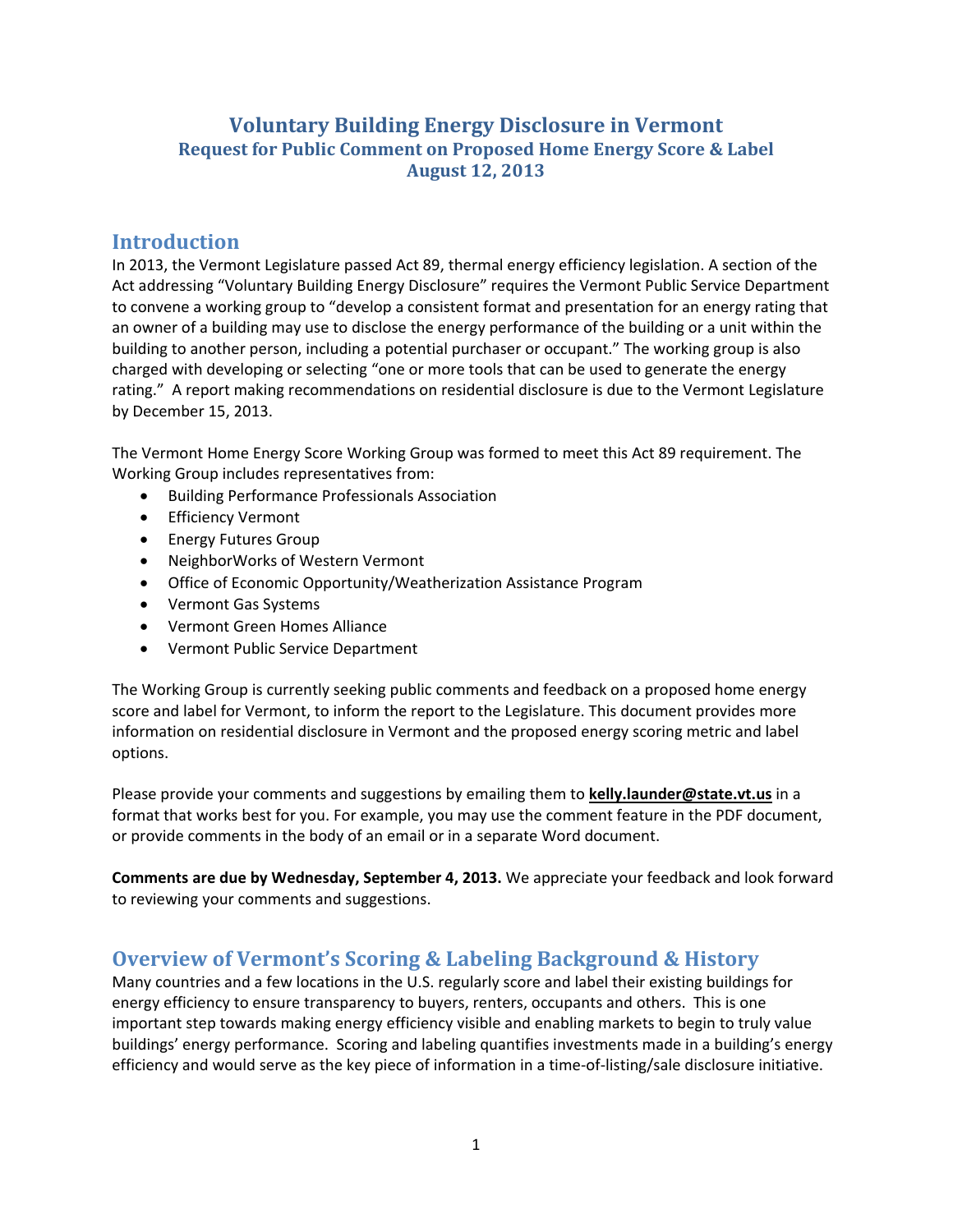Vermont has a long history of energy rating our residential building stock. We have been rating homes and multifamily buildings for energy efficiency since 1987 using the national Home Energy Rating System (HERS) methodology.<sup>1</sup> While these ratings have been applied to both existing and new homes over that period, HERS has been used primarily as a residential new construction program verification tool.<sup>2</sup>

Over the last five years or so, Vermont has become more interested in providing a lower‐cost, more widely applicable, simplified approach to energy labeling our existing buildings.

Vermont's discussions about scoring and labeling buildings have included all building types. However, given the complexities of the issue, a decision was made to start with single-family detached homes to work out the details, then expand to multifamily and ultimately to non-residential buildings, which provide additional complexities and challenges.

There have been at least three recent statewide organized attempts to move building scoring, labeling and disclosure forward. These have included the "Building Energy Disclosure Working Group" in 2011, the "Thermal Efficiency Task Force" in 2012, and most recently, Act 89 in 2013.

#### **Building Energy Disclosure Working Group**

Act 47, passed in the 2010–11 Vermont legislative session, created a "Building Energy Disclosure Working Group" (BEDWG) to study "whether and how to require disclosure of the energy efficiency of commercial and residential buildings in order to make data on building energy performance visible in the marketplace for real property and inform the choices of those who may purchase or rent such property."

#### **Some Definitions**

**Energy Rating**: A home energy rating is an analysis of a home's energy efficiency; as per the Home Energy Rating System (HERS) Index. The HERS Index is a nationally recognized scoring system for measuring a home's energy performance. **Energy Score**: An energy score is a standardized metric that enables comparison of the energy performance of buildings. It is a more generic term than "rating" and can apply to any number of different metrics used to measure home performance including Btu/yr, Btu/sq. ft./yr, HERS rating, 1‐10 score, etc. **Energy Label**: An energy label is the visual presentation of the energy score and any other supporting and comparative information. The label would typically be provided as a paper certificate and also displayed somewhere in the home for future reference. **Disclosure**: Making the score and/or label available to a buyer, renter or someone else.

The BEDWG, which represented a broad cross‐section of the Vermont housing industry, generated a good deal of background other supporting materials and delivered a comprehensive report to the Legislature in December 2011. $3$  The report included draft legislation for mandatory disclosure of building energy performance; this legislation was considered but did not pass during the 2012 legislative session.

<sup>&</sup>lt;sup>1</sup> See http://www.resnet.us/hers-index.<br><sup>2</sup> Currently HERS is primarily used in Vermont to verify compliance with Efficiency Vermont's Vermont ENERGY STAR Homes Program and the Residential Building Energy Standards (RBES) Energy Code.<br><sup>3</sup> http://publicservice.vermont.gov/topics/energy\_efficiency/bedwg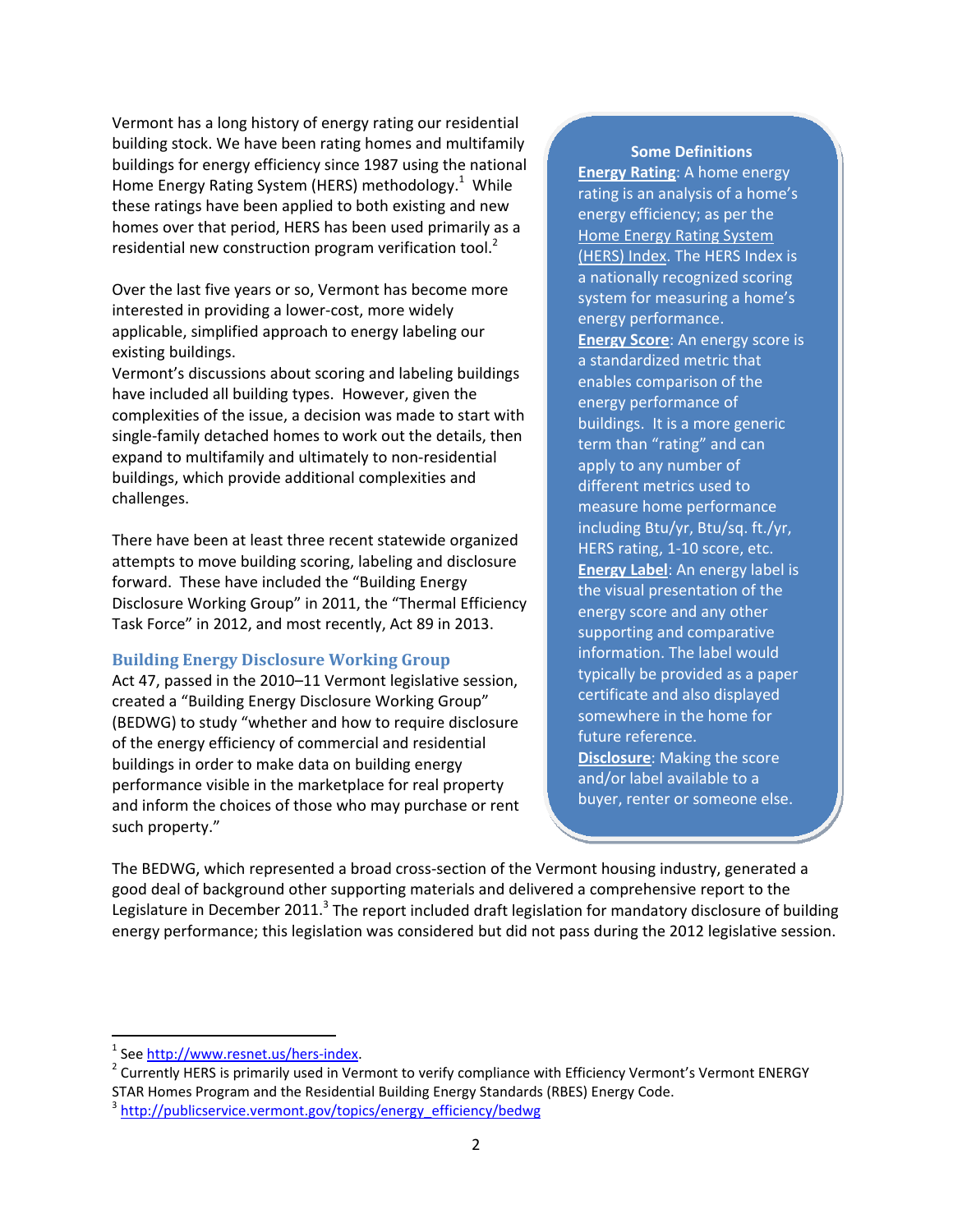#### **Comprehensive Energy Plan**

Over the course of 2011, the Vermont Public Service Department (PSD) finished compiling the Comprehensive Energy Plan (CEP).<sup>4</sup> This plan lays out a vision for Vermont's energy future and recommends that Vermont "set a path to obtain 90% of our total energy from renewable sources by 2050." The CEP referenced the Building Energy Disclosure Working Group's efforts in a section of the Plan<sup>5</sup> and included recommendations to investigate building energy disclosure and rating, and to investigate how energy efficiency improvements could be valued in appraisals and lending decisions.

### **Thermal Efficiency Task Force**

Following the CEP recommendations<sup>6</sup>, the PSD created and facilitated a 60+ person "Thermal Efficiency Task Force" (TETF) to "ensure an integrated and comprehensive statewide whole‐building approach to thermal energy efficiency that will put Vermont on the path toward meeting the state building efficiency goals set forth in statute". The taskforce finished its work and delivered its report to the Legislature in early 2013.<sup>7</sup> The report was very comprehensive and made some specific recommendations regarding scoring and labeling, including the following:

*"Make efficiency visible*. Begin delivering a voluntary energy performance score or label to existing buildings in Vermont, then reevaluate after 3 years to determine whether labeling and disclosure should be phased in as a requirement at time of sale. Help increase the availability of building fuel use data so building owners and tenants can identify energy savings opportunities. These data will also enable buildings owners to benchmark their energy performance against other similar buildings and / or the building's own historical energy consumption." $8$ 

Creation of a working group to develop an "energy rating" to use in building disclosure was one of the TETF recommendations included in H. 520, which was enacted as Act 89. $^9$ 

#### **Act 89 ‐ Voluntary Building Energy Disclosure Working Group & Report**

The 2013 Legislature passed thermal efficiency legislation, Act 89, with language that calls for the creation of another working group to study "energy rating"<sup>10</sup> and disclosure. The language in the bill on "Voluntary Building Energy Disclosure" is included in Appendix 1. In summary, it asks the new working group to "develop a consistent format and presentation for an energy rating that an owner of a building may use to disclose the energy performance of the building or a unit within the building to another person, including a potential purchaser or occupant." The Working Group is also charged with developing or selecting "one or more tools that can be used to generate the energy rating." A report to the Legislature is due by December 15, 2013 on the working group findings on a residential disclosure tool and a year later on commercial disclosure tools. In addition, in three years (December 15, 2016), the PSD is asked to report back on the tools selected or adopted, the efforts made to disseminate the tools for public use, the frequency of the tools' use by sector (residential and commercial), and the contexts in which the tools were used, such as property sale or lease. They are also asked to analyze

 $4 \frac{\text{http://public service.event.gov/publications/energy\_plan/2011\_plan}}{5 \text{ CEP}}$ , section 7.2.1.4 Building Energy Disclosure, page 174.

<sup>&</sup>lt;sup>6</sup> CEP, section 7.2.1.1 A Whole-Building Approach, page 168.<br>  $\frac{7}{10}$  http://publicservice.vermont.gov/topics/energy\_efficiency/tetf<br>  $\frac{8}{10}$  http://publicservice.vermont.gov/topics/energy\_efficiency/tetf, Report p not to be confused with an "Energy Rating" (with a capital "R") that would refer to a "HERS Rating" as mentioned above.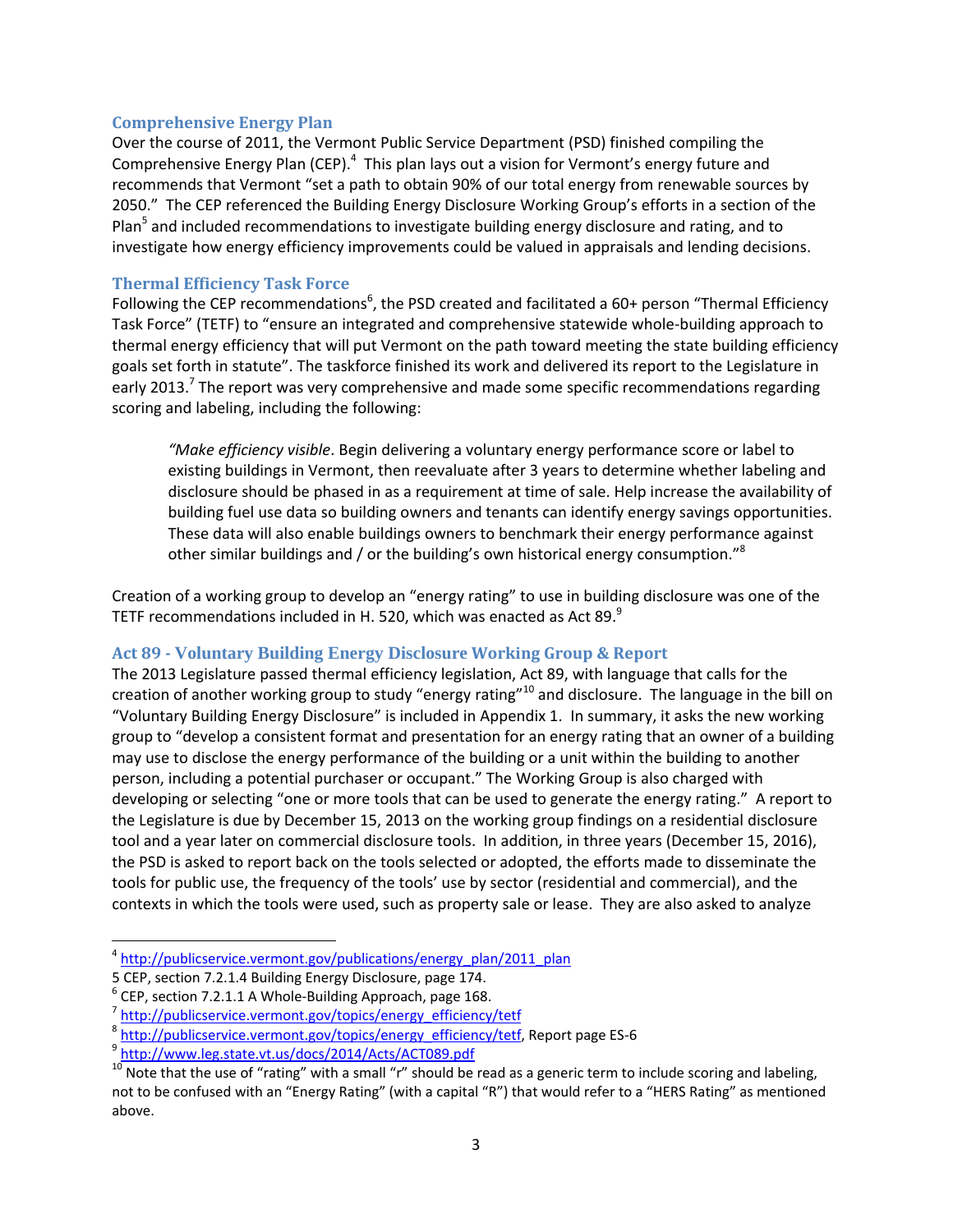and recommend whether building energy disclosure requirements should be made mandatory for one or more sectors, and whether any such requirement should be met by all subject properties or whether it should be triggered by an event such as time of sale or lease.

# **Vermont Home Energy Score Working Group**

In anticipation of the TETF and legislative activity related to building energy rating, scoring, labeling and disclosure, Efficiency Vermont began an informal working group in late 2012 to begin working towards development of a Vermont home energy score. As work on these issues progressed, and it became clear that Act 89 would include language requiring a working group to make recommendations for voluntary building energy disclosure, the group expanded to become the Vermont Home Energy Score Working Group. The Working Group has initially focused on the following topics:

- 1. Deciding on a score metric and label presentation; and
- 2. Selecting a scoring tool to consistently generate the score and label.

While most of the Vermont discussions to date have revolved around providing a score as part of energy performance disclosure by home sellers to potential buyers, the Working Group realized that there are also multiple other "use cases" in which a score or label would provide beneficial information to buyers, sellers, homeowners, renters, property owners, lenders, home inspectors, Realtors, appraisers, building code officials and energy or housing programs. For single‐family homes, these use cases include:

- Time of sale or purchase of a home
- During an energy audit, to encourage energy upgrades
- After upgrades, to document improved energy performance

The Working Group includes representatives from all the major programs that are currently performing single‐family energy audits and upgrades in Vermont: the Vermont Gas Retrofit Program, the Weatherization Assistance Program, the Efficiency Vermont Home Performance with ENERGY STAR program, and the NeighborWorks Heat Squad. The Working Group has initially focused on developing an energy score that could be delivered on a voluntary basis during energy audits and after upgrades, through the energy auditors and contractors working with these four programs. However, the Working Group is also striving to develop an energy scoring approach that can be used in a time‐of‐sale context, and that could potentially be delivered by other qualified assessors, such as home inspectors.

# **Proposed Energy Score and Label**

The Working Group is currently seeking public comments on the proposed options for a Vermont energy scoring metric and label, described in this section. Evaluation of energy scoring tools is also underway, but is not the focus on this public comment process.

#### **Proposed Scoring Metric**

The Working Group evaluated a number of options for the scoring metric, including the US Department of Energy's Home Energy Score (DOE HES) (1‐10), HERS (0‐100+), dollars per year, Btus (or millions of Btus, MMBtus) per year, kilowatt‐hour (KWh) equivalent per year, Btus per square foot per year, and others.

The Working Group gave special consideration to the use of HERS ratings for existing homes in Vermont, but ultimately decided against using it as the Vermont energy metric. While HERS works well for newly constructed homes, it costs an estimated \$800‐1000 to rate a home, and the Working Group believes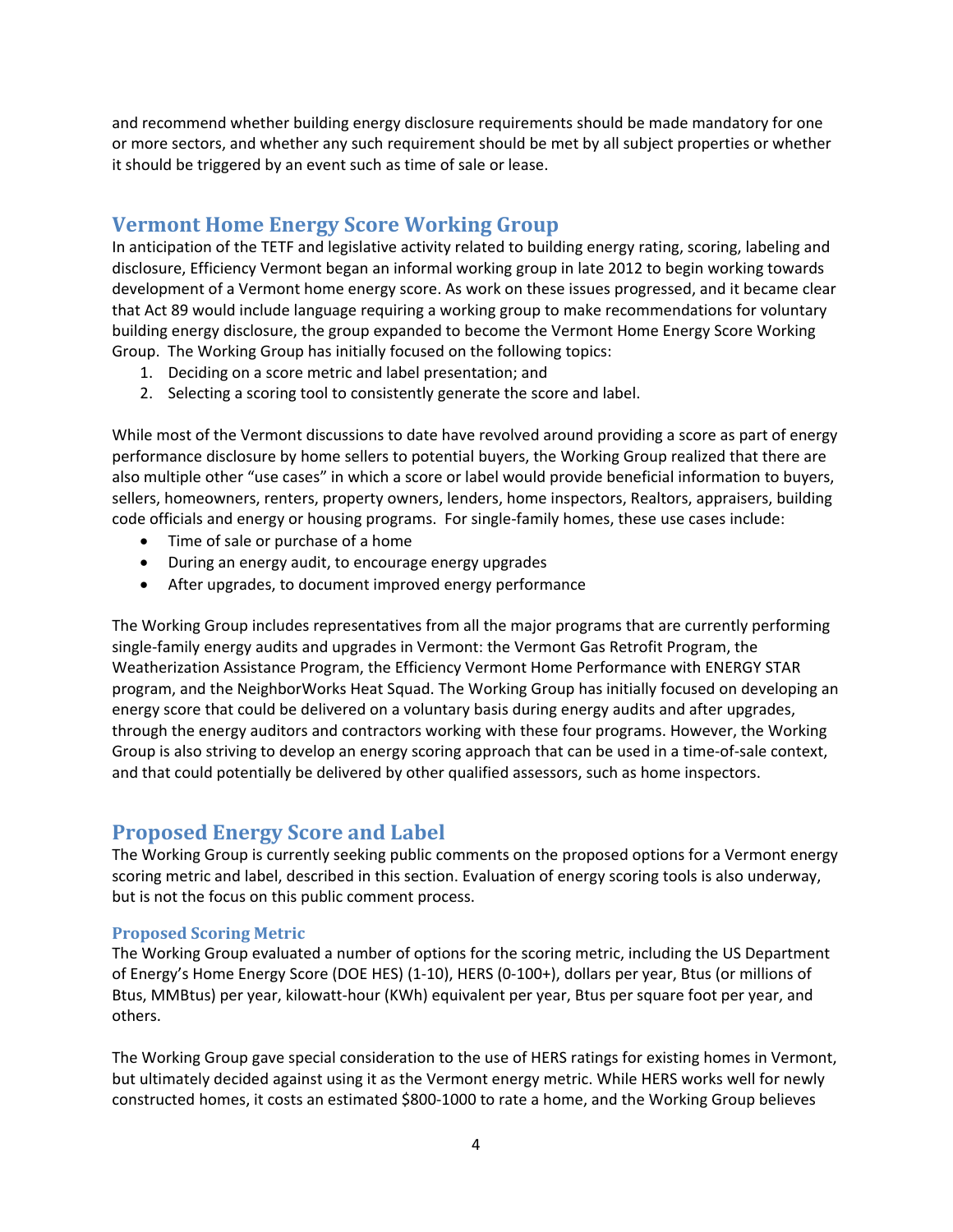that it is a more detailed and expensive approach than what is needed to deliver energy scores to the majority of existing buildings, which is Vermont's long‐term goal. Furthermore, most of Vermont's energy auditors and contractors are not certified as HERS raters, so Vermont currently lacks the infrastructure to deliver HERS ratings to the existing homes market.

The Working Group recommends that an asset‐based estimate of total annual building energy use (including heating, hot water, and electricity) in MMBtus/year should be the metric used for the Vermont home energy score.<sup>11</sup> An MMBtu/year metric can be delivered via a streamlined in-home assessment by a qualified assessor at significantly lower cost than a HERS rating, and is an easy add‐on for Vermont's existing base of energy auditors and contractors.

The asset-based approach would base the MMBtu/year estimate of building energy use on the features of the home – the home's insulation levels, observed air leakage, heating and cooling equipment, and hot water equipment – as documented by a qualified assessor. This contrasts with an operational approach, where the MMBtu/year would be based on the occupant's actual usage (fuel records from the prior year or several years). The Working Group recommends an asset‐based approach primarily because actual energy usage can be heavily influenced by occupant behavior, such as thermostat settings and the use of wood stoves. In a time‐of‐sale context, it makes more sense to present an estimate that is based on typical occupancy and weather, rather than one that is specific to the previous occupants. It also reduces the burden of obtaining actual fuel records, which can be challenging in Vermont given that many homes rely on multiple unregulated fuel providers. Lastly, with an asset‐based approach, even newly constructed homes can receive an MMBtu/year estimate of building energy use, allowing for direct comparison of new and existing homes.

MMBtus/year is the basis for the Oregon Energy Performance Score (EPS) and has also been used in energy scoring efforts in Massachusetts. It has the following advantages as an energy score:

- Corresponds to the home's projected total energy usage
- Varies based on the size of the home and energy used
- Accounts for equipment efficiency
- Does not change over time unless the home is improved, unlike metrics like dollars/year, which changes based on fuel costs, or normalized scores (1‐10, A‐F) that change as the building stock the home is being compared to changes
- Doesn't vary based on the fuel type (like dollars per year)
- Less potential for confusion with actual fuel bills and other information presented in many energy audits
- Can more easily complement HERS (a normalized score) by providing "estimated annual energy usage", and goes in the same direction as HERS (0 is best on both scales)
- Can be used to generate other meaningful reference data, should programs or auditors choose to present them, such as dollars per year or Btu per square foot per year.

While MMBtus/year in isolation is not meaningful to most consumers, it can be presented on an energy label that provides context, for example by comparing the rated home with comparison homes, such as a home of similar size that is built to code and to high‐performance standards.

  $11$  MMBtu = 1 million British Thermal Units (BTUs) of energy.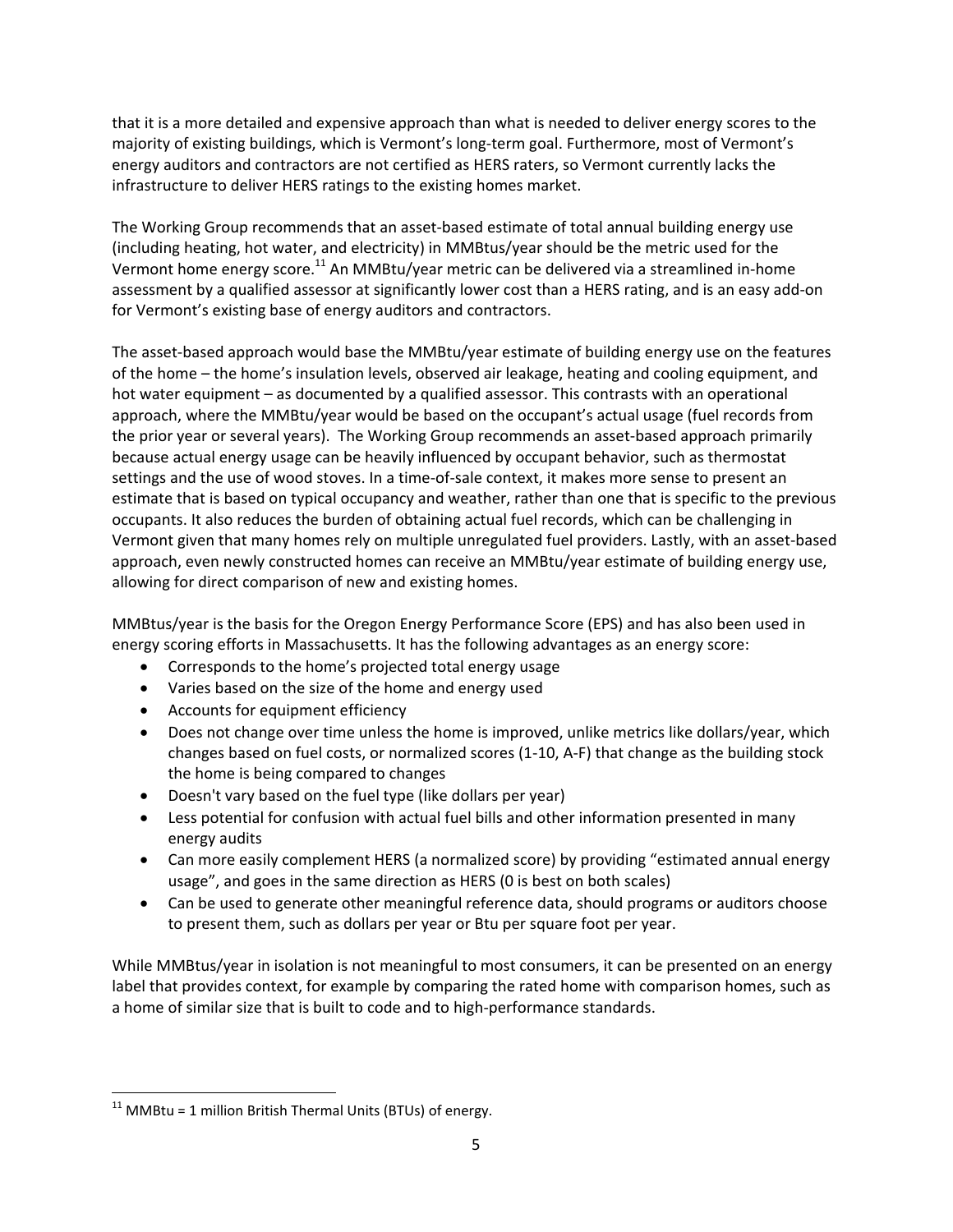### **Proposed Label Options**

The Working Group has developed three options for an energy label to present the MMBtu/year score to Vermont homeowners and home buyers. The goal of the energy labels is to present the energy scoring metric in context, to enable Vermonters to understand how the rated home's energy performance compares to other homes. All three options include a "Building Energy Estimate" as the primary metric. The second option also includes "Energy Use Intensity" and the third option adds "Energy Costs by Fuel".

#### **Option #1**

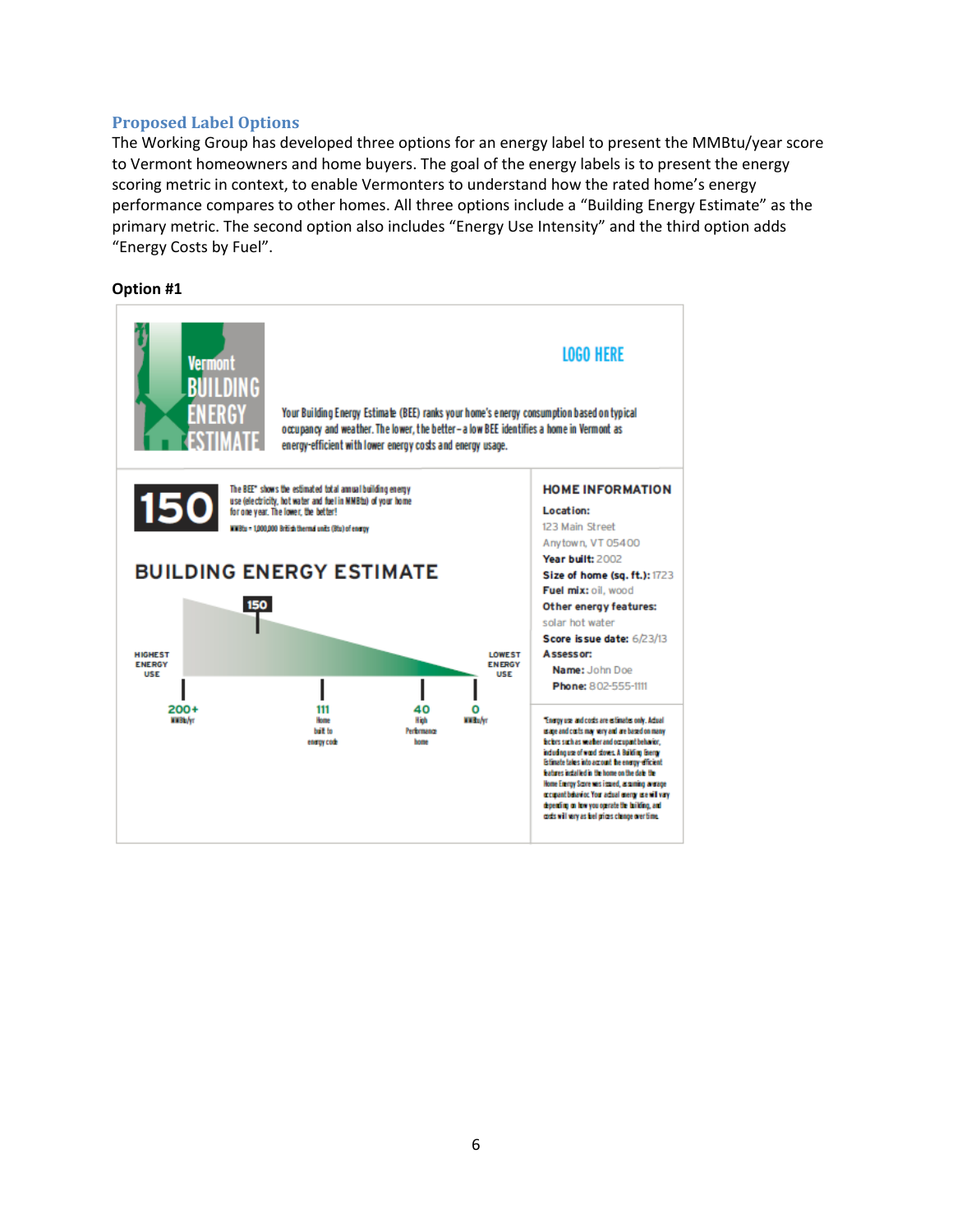#### **Option #2**

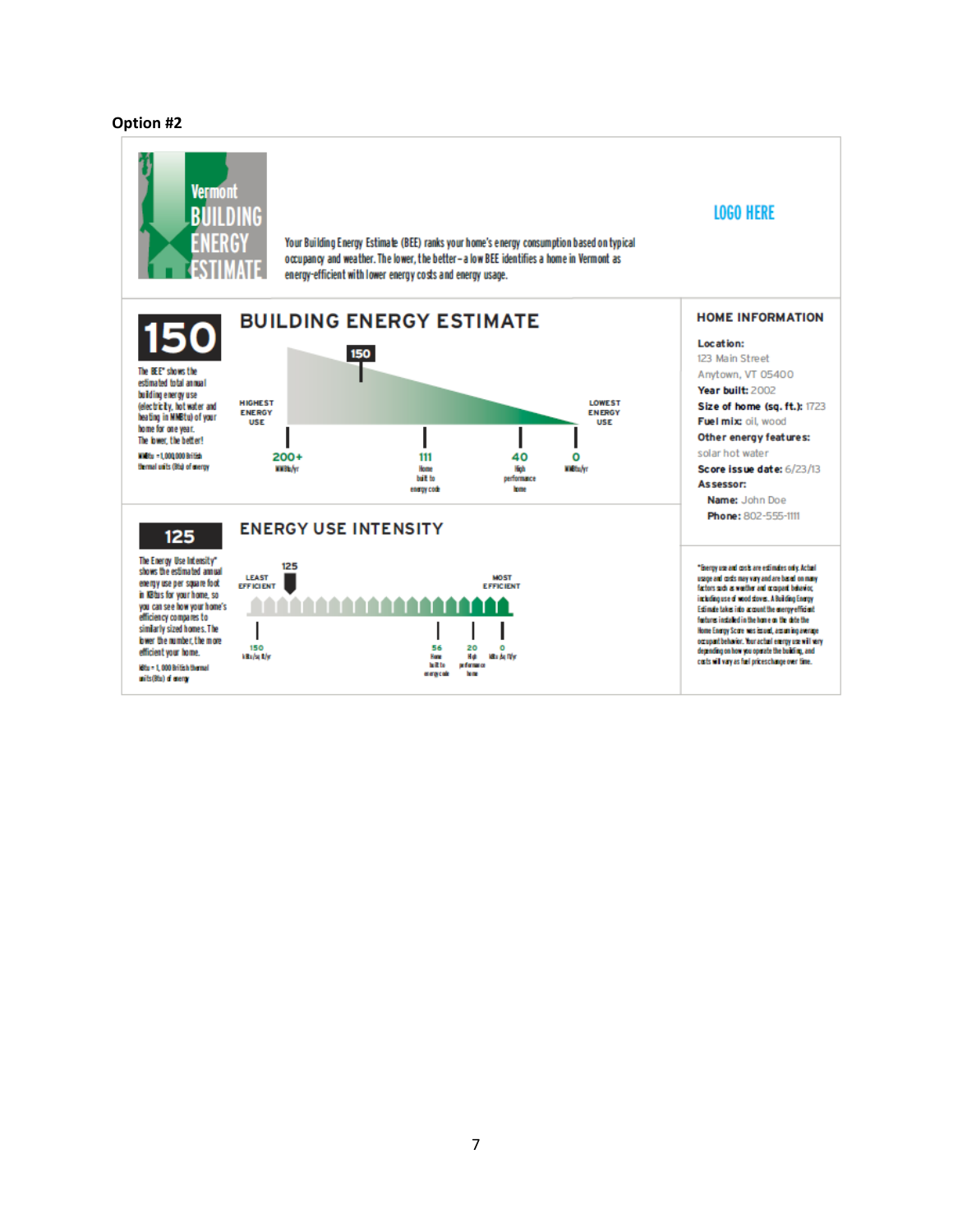#### **Option #3**

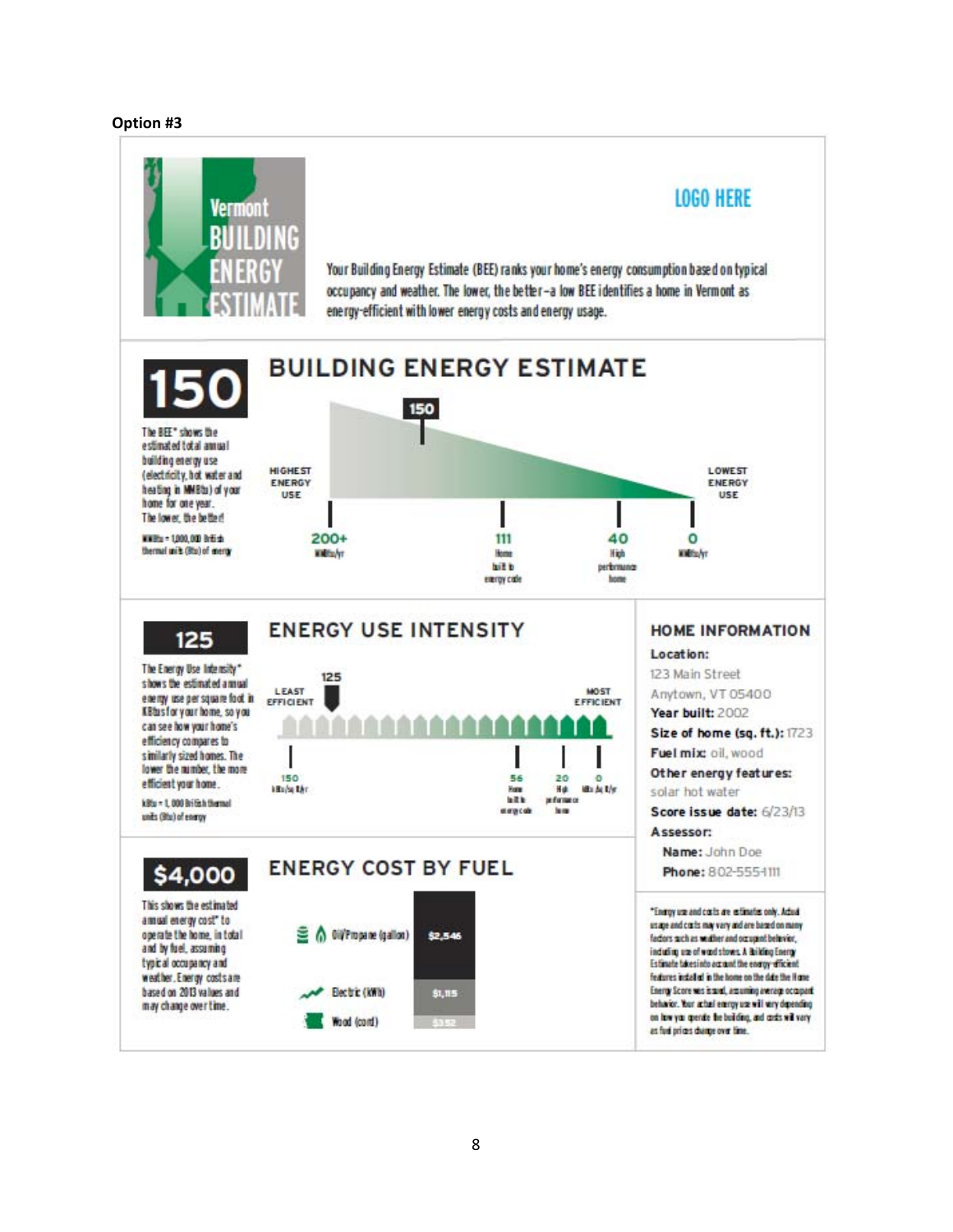# **Request for Comment**

The Working Group is currently seeking public comments on the proposed Vermont energy metric and label options. We welcome your feedback on all aspects of the proposal, including the following questions:

- 1. What is your intuitive reaction to the energy label designs? Are they easy to understand? Confusing? What do you like or dislike?
- 2. Do you prefer a simpler label showing only the Building Energy Estimate (BEE) in MMBtus/year (version #1)? Or do you prefer versions #2 and 3, which include the Energy Use Intensity (kBtus/square foot/year) and/or the annual energy cost, in total and by fuel?
- 3. What should the energy score(s) be called? Building Energy Estimate and Energy Use Intensity are possible names, but the Working Group is seeking input on what names would be most readily understood by consumers and in the context of a real estate transaction.
- 4. The Working Group is seeking to develop an energy metric and label that can complement HERS ratings, which many new homes in Vermont have received. There is currently a field for HERS in the Vermont Multiple Listing Service (MLS), which is used by home buyers, sellers, and the real estate industry. What are your comments on how the Vermont energy metric and label can best be used in combination with HERS ratings?
- 5. How should the energy score treat renewable energy systems, such as solar photovoltaics (PV) and solar hot water? Should the MMBtu/year usage be calculated net of on‐site renewable energy production?
- 6. Who should be able to deliver the energy label? Should there be minimum training requirements or qualifications for assessors?
- 7. Would Vermont be at a disadvantage by not including any reference to the DOE Home Energy Score (1‐10)? The 1‐10 score lacks some of benefits of MMBtus/year as a meaningful metric that corresponds to actual usage and does not change over time. Moreover, it goes in the opposite direction to HERS (a high score is better/more efficient in the DOE HES, whereas in HERS, 0 is best/most efficient. Do the advantages of a national score outweigh these potential drawbacks?
- 8. This effort is focused on single‐family homes. What are the considerations as Vermont seeks to develop an approach to building scores and labels that could eventually apply to multifamily and commercial buildings (which will be considered by a Working Group in 2014)?

## **Next Steps**

In addition to receiving public comments on the proposed energy scoring metric and label options, the Working Group will be seeking input from a variety of stakeholder groups, including building performance contractors, Realtors, and other real estate industry stakeholders. The Working Group will revise the proposed energy scoring metric and label based on comments and feedbacks, then conduct customer testing in September and October to ensure that the energy score and label are easily understood by Vermont homeowners and home buyers. Final recommendations for the energy score, label, and scoring tool will be included in the report to the Vermont Legislature, due December 15, 2013.

Please provide your comments and suggestions by emailing them to **kelly.launder@state.vt.us** by **Wednesday, September 4, 2013.** We appreciate your feedback and look forward to reviewing your comments and suggestions.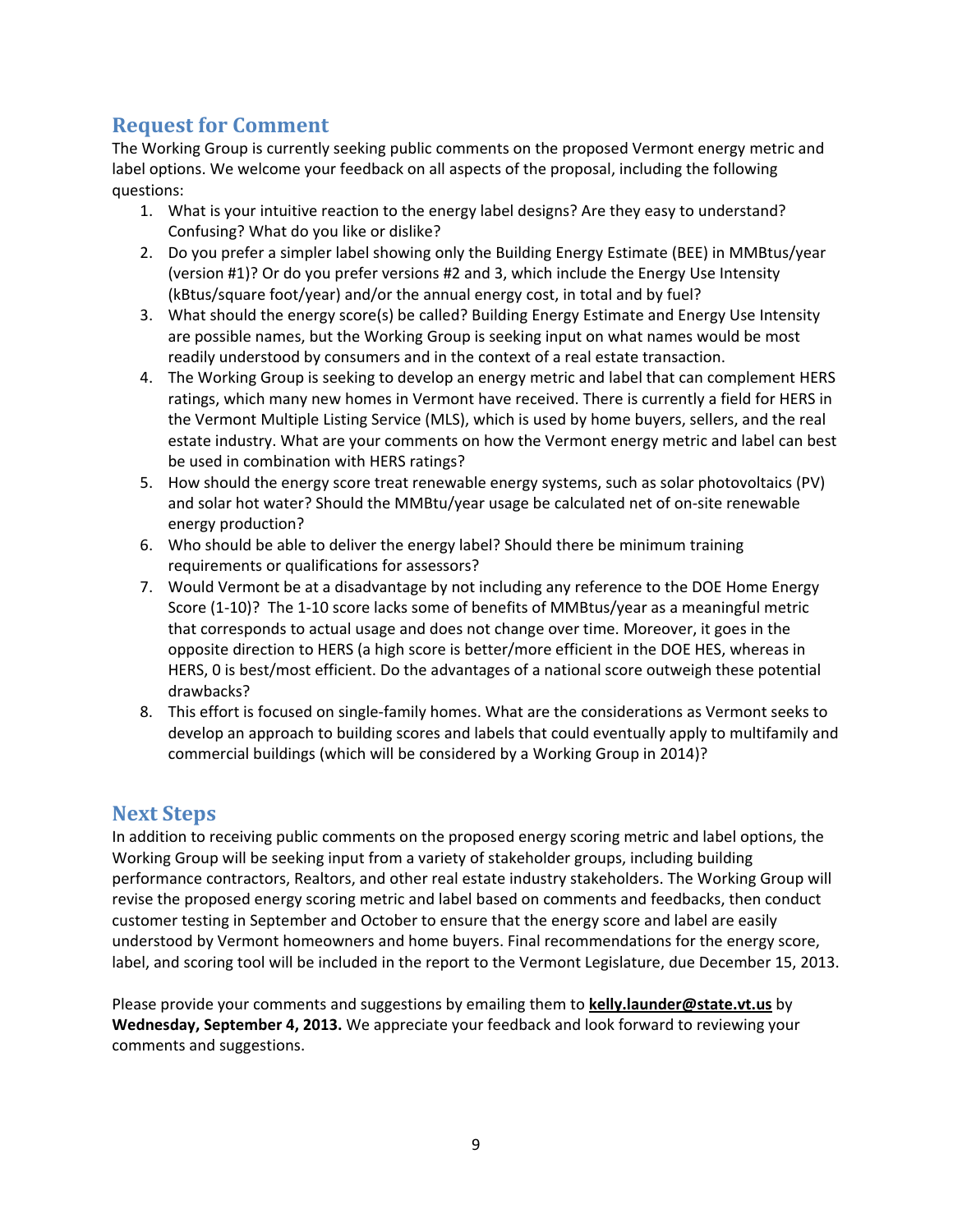## **Appendix 1 ‐ Vermont Act 89**

The section on "Voluntary Building Energy Disclosure" includes the following language:

(a) The Department of Public Service shall convene a working group to develop a consistent format and presentation for an energy rating that an owner of a building may use to disclose the energy performance of the building or a unit within the building to another person, including a potential purchaser or occupant, or that a prospective purchaser or occupant of a building or unit within a building may use to compare the energy performance of multiple buildings or units. The Working Group shall develop or select one or more tools that can be used to generate the energy rating.

(b) The Working Group under this section shall include representatives of each entity appointed under 30 V.S.A § 209(d)(2), the Home Weatherization Assistance Program under 33 V.S.A. § 2502, and such other entities as the Commissioner of Public Service may determine are appropriate.

(c) The Working Group under this section shall consider the recommendations in the report to the General Assembly of the Building Energy Disclosure Working Group (Dec. 2011). (d) The Department of Public Service (the Department) shall report to the General Assembly in writing:

(1) on or before December 15, 2013, on the findings of the Working Group with regard to the development of a residential building energy disclosure tool; and

(2) on or before December 15, 2014, on the findings of the Working Group with regard to the development of a commercial building energy disclosure tool.

(e) On or before December 15, 2016, the Department shall further report to the General Assembly in writing on the development and use of disclosure tools under this section. This report shall:

(1) identify the tools selected or adopted by the Working Group under this subsection;

(2) describe the efforts made to disseminate the tools for public use;

(3) describe, to the extent feasible, the frequency of the tools' use, including their relative use by sector, such as residential or commercial, and the contexts in which the tools were used, such as property sale or lease;

(4) analyze and recommend whether building energy disclosure requirements should be made mandatory for one or more sectors and whether any such requirement should be met by all subject properties by a date certain or whether it should be triggered by an event such as time of sale or lease; and

(5) include the Department's proposed legislation to implement its recommendation under subdivision (4) of this subsection.